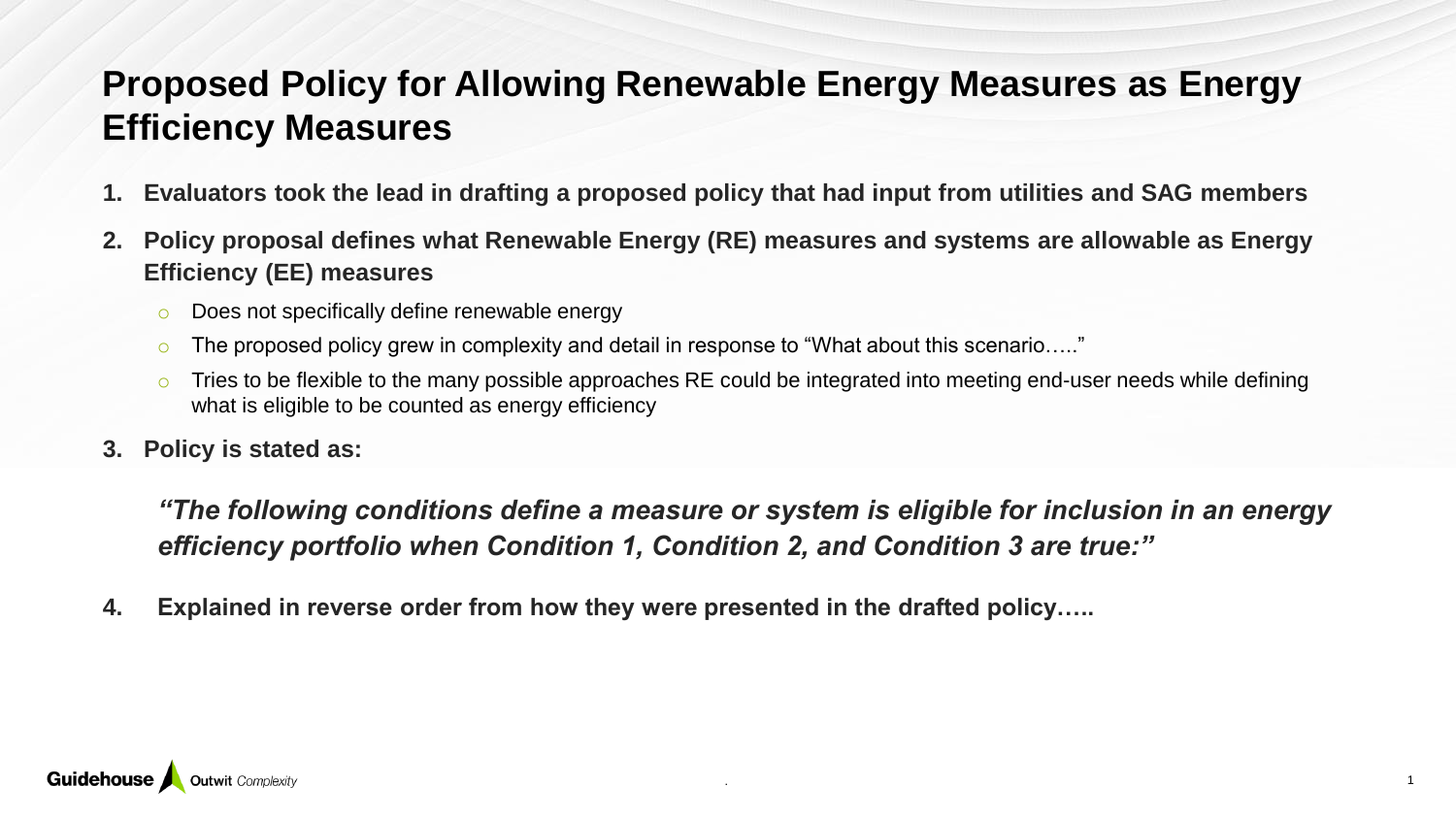# **Condition 3 and Condition 2 MUST be TRUE**

- **Condition 3.** The useful output of the measure does not receive incentives from or contribute savings to both Illinois renewable energy programs and Illinois energy efficiency programs.
	- o Complex projects could have elements of both RE and EE
	- o **Intent:** no double-counting, but allocating output or combining partial incentives is OK
- **Condition 2.** The grid or pipeline connections may provide supplemental electricity or natural gas to the renewable energy device, but energy received from the device (*and delivered to the grid*) is not eligible as energy efficiency.
	- o **Intent:** grid connection of a RE device or system for purposes of backup reliability or to power auxiliaries such as controls or pumps should not prevent a device with a primary function to harvest RE as energy efficiency.
	- $\circ$  The RE device could put energy back into grid or pipeline, but that energy does not count as EE
	- o Policy should add *and delivered to the grid* for clarity.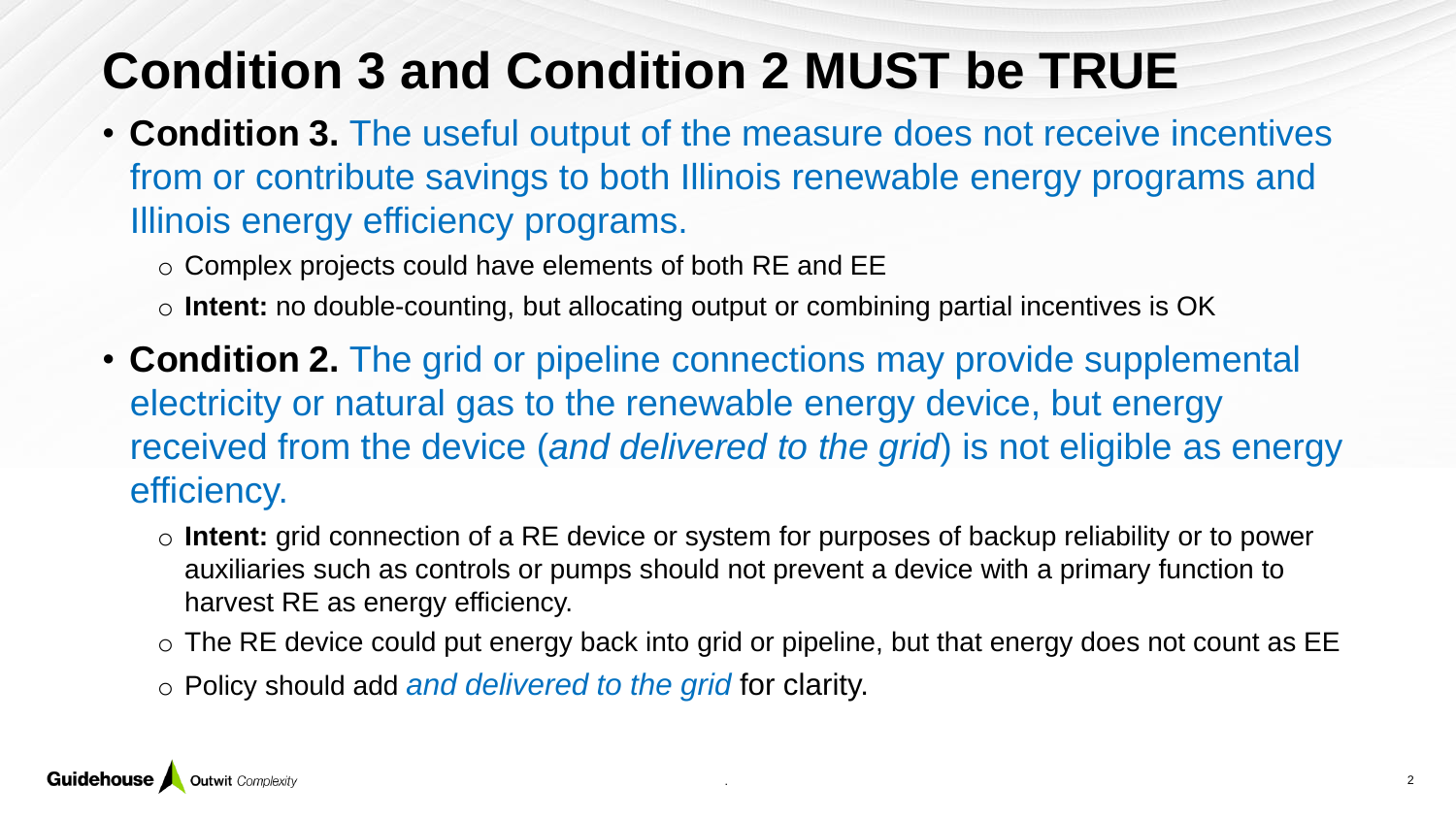## **Condition 3, Condition 2, and also Condition 1 MUST all be TRUE**

- **Condition 1.** The measure reduces usage of grid-connected electricity or pipeline-supplied natural gas because it either (only one of A, B, or C needs to be true):
	- o Key Point: reduces usage of grid-connected electricity or pipeline-supplied natural gas
	- o Condition 1 provides scenarios of RE that count as EE
	- o The Scenarios were developed to address unique aspects of "What about….." questions.
	- $\circ$  Three scenarios (A, B, and C) are given, only one of which needs to be true.
	- o These scenarios stand-alone conditions or exclusions described for one scenario do not always apply to other scenarios.
	- $\circ$  Any given Scenario is not universal it does not have to apply to any and every scenario
	- $\circ$  If there is a simpler approach than giving a list of scenarios, or if more scenarios are needed, that is useful input.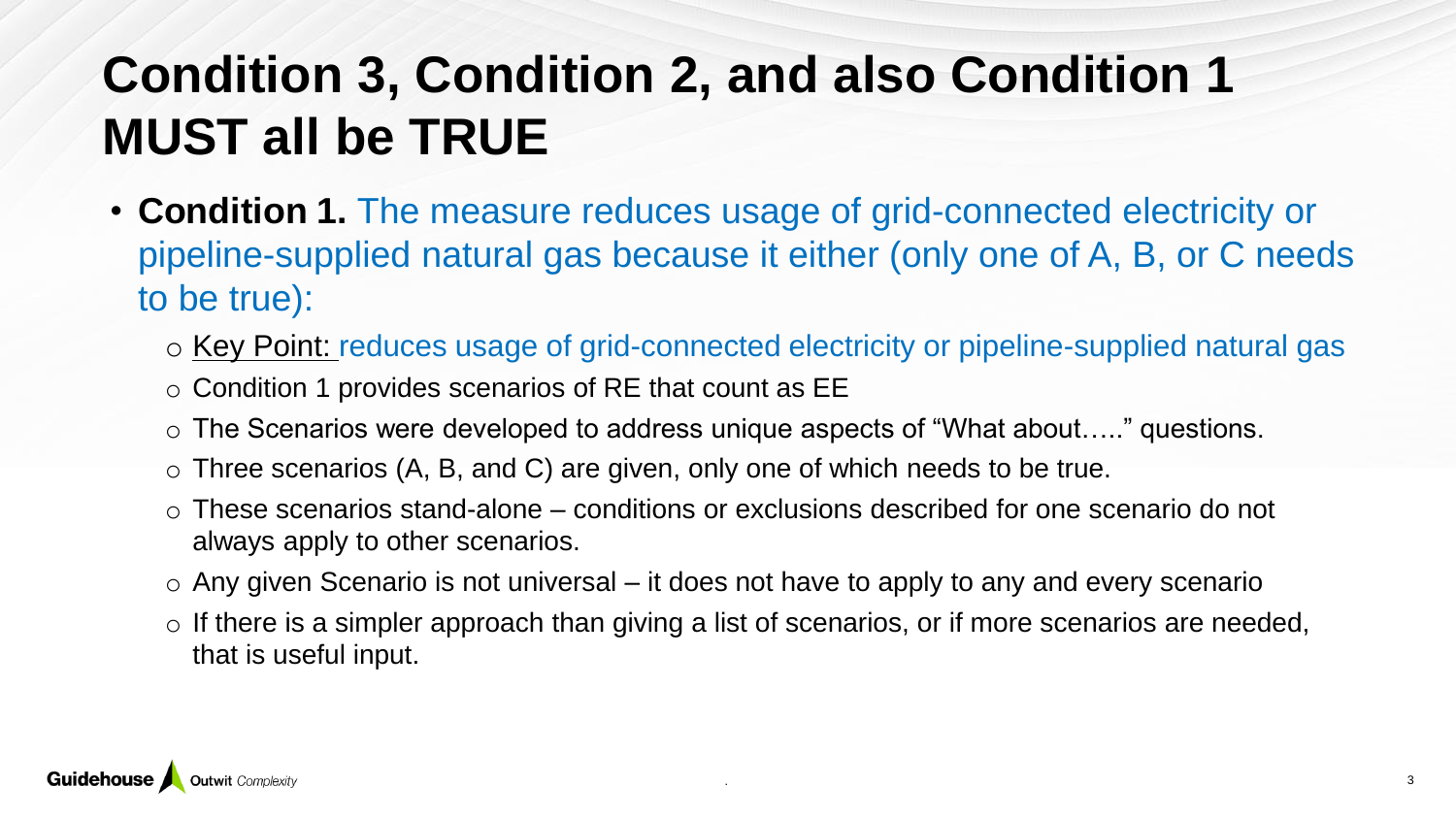### **Only One of Example A, B, or C MUST be TRUE**

#### *Scenario A: The measure reduces usage of grid-connected electricity or pipeline-supplied natural gas because it….*

….has a renewable energy conversion component that is integral to a single device meeting a specific end-use need – i.e., the RE feature and other features are designed, sold and installed as a single device (e.g., PV built into outdoor lighting) and not as separate components that are connected as a system.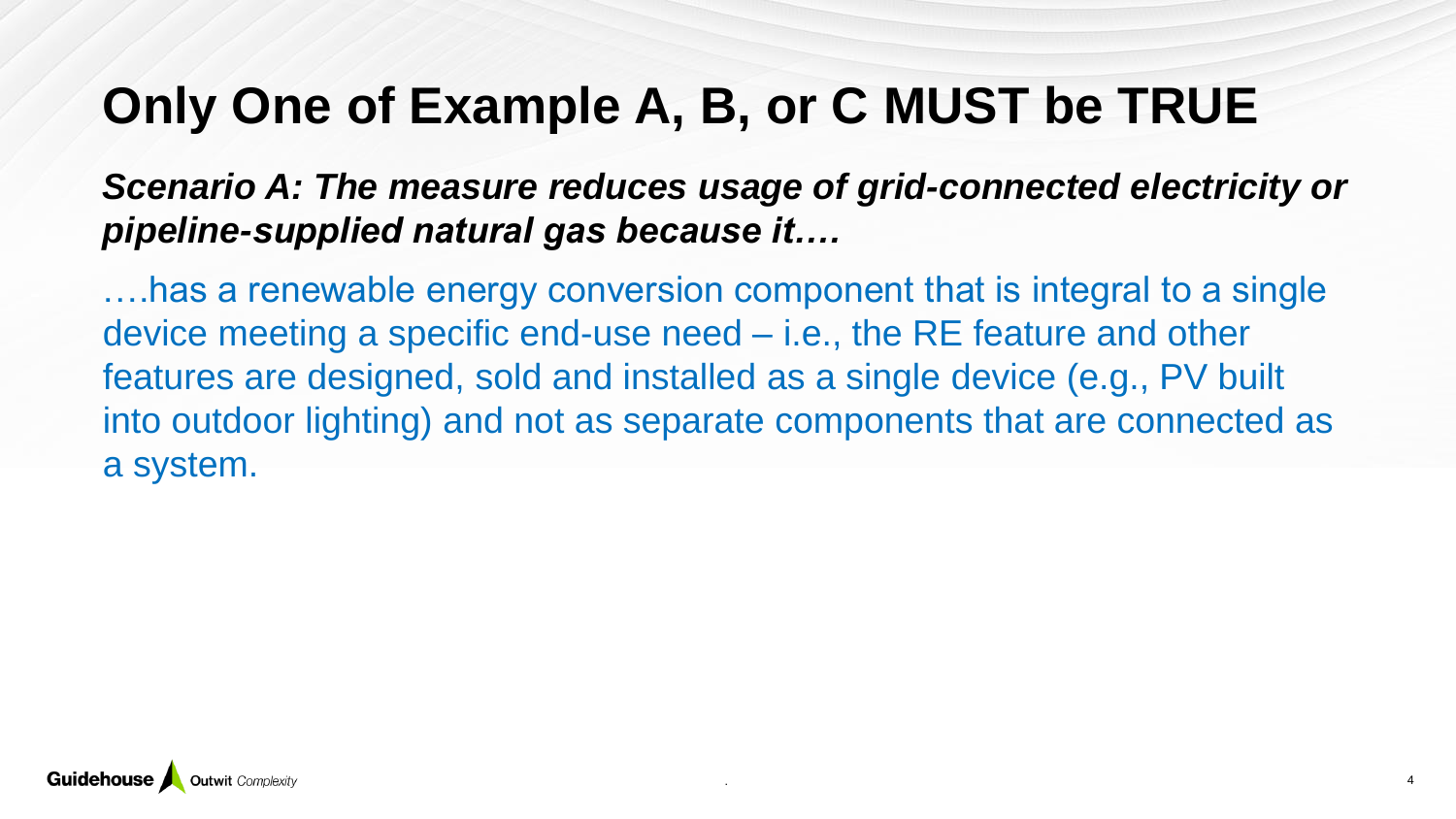### **Only One of Example A, B, or C MUST be TRUE**

#### *Scenario B: The measure reduces usage of grid-connected electricity or pipeline-supplied natural gas because it….*

….is specifically designed to use a form of renewable energy that is naturally available on-site to reduce the grid or pipeline supplied energy required for a specific end-use, without an additional energy conversion step after capture (includes, for example, daylighting, light tubes, solar thermal water heating, natural ventilation, and passive solar space heating).

• The "without an additional energy conversion step" clause was added to exclude, for example, an onsite wind turbine or PV providing electricity facility-wide.